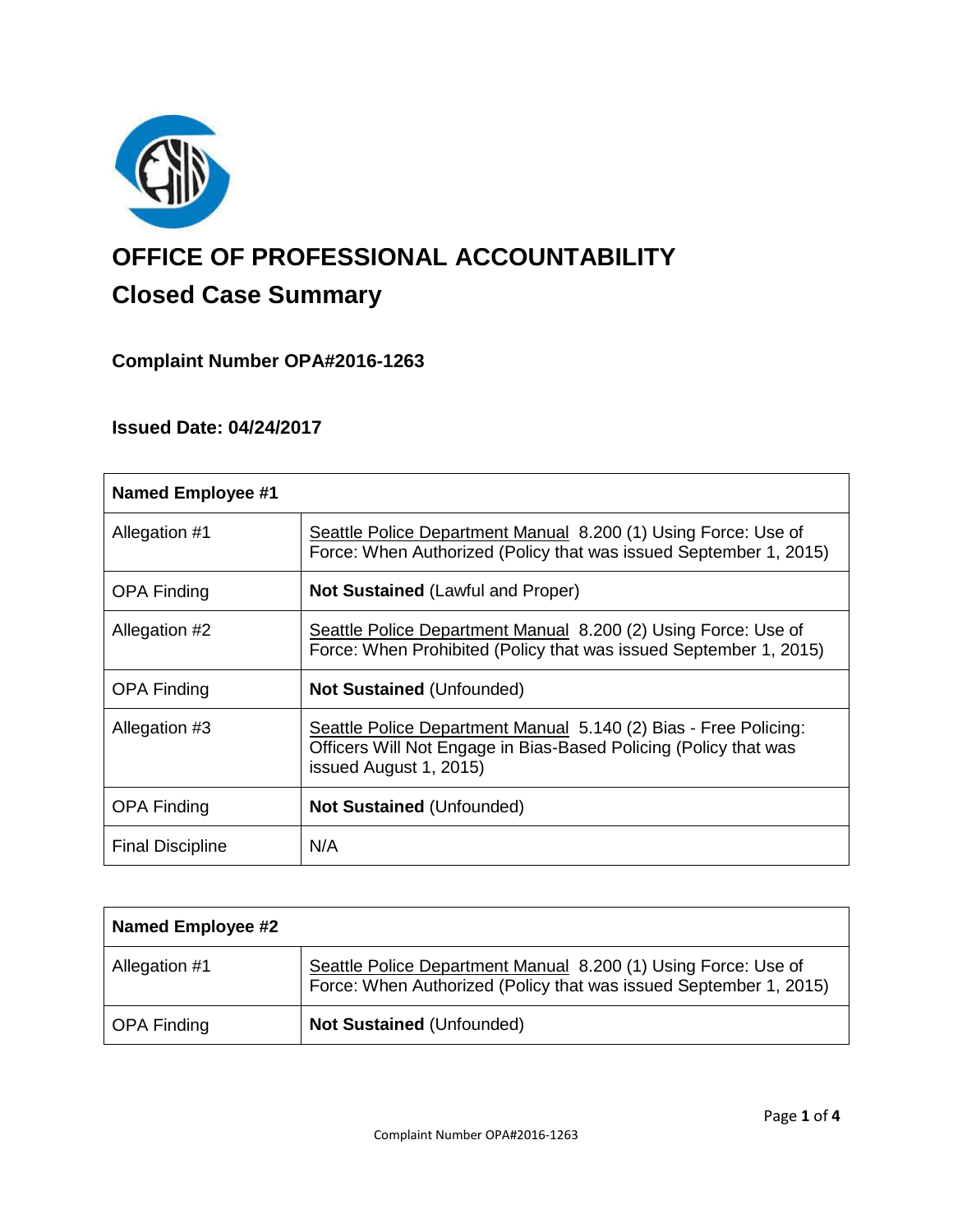| Allegation #2           | Seattle Police Department Manual 8.200 (2) Using Force: Use of<br>Force: When Prohibited (Policy that was issued September 1, 2015)                            |
|-------------------------|----------------------------------------------------------------------------------------------------------------------------------------------------------------|
| <b>OPA Finding</b>      | <b>Not Sustained (Unfounded)</b>                                                                                                                               |
| Allegation #3           | Seattle Police Department Manual 5.140 (2) Bias - Free Policing:<br>Officers Will Not Engage in Bias-Based Policing (Policy that was<br>issued August 1, 2015) |
| <b>OPA Finding</b>      | <b>Not Sustained (Unfounded)</b>                                                                                                                               |
| <b>Final Discipline</b> | N/A                                                                                                                                                            |

## **INCIDENT SYNOPSIS**

The Named Employees were working at the 2016 May Day Protests and contacted the subject.

## **COMPLAINT**

The complainant reported that the Named Employees used excessive force when taking what appeared to be a transgender person into custody during the 2016 May Day Protests.

## **INVESTIGATION**

The OPA investigation included the following actions:

- 1. Review of the complaint
- 2. Review of In-Car Videos (ICV)
- 3. Search for and review of all relevant records and other evidence
- 4. Interviews of SPD employees

## **ANALYSIS AND CONCLUSION**

The preponderance of the evidence from the OPA investigation showed that Named Employee #1 attempted to punch the subject after she moved aggressively toward him and swung at him with her fist. Named Employee #1 grabbed the subject in a "bear hug" and the two of them fell to the ground. Named Employee #1 then used his hands and body weight to control the subject until she could be handcuffed. Given the totality of the circumstances shown by the OPA investigation, the OPA Director found the force used by Named Employee #1 was reasonable, necessary and proportional.

The preponderance of the evidence from the OPA investigation showed that Named Employee #1 did not use force that was prohibited by SPD Policy 8.200(2). Named Employee #1 swung at the subject to defend himself after she assaulted him with her fist. There was no evidence to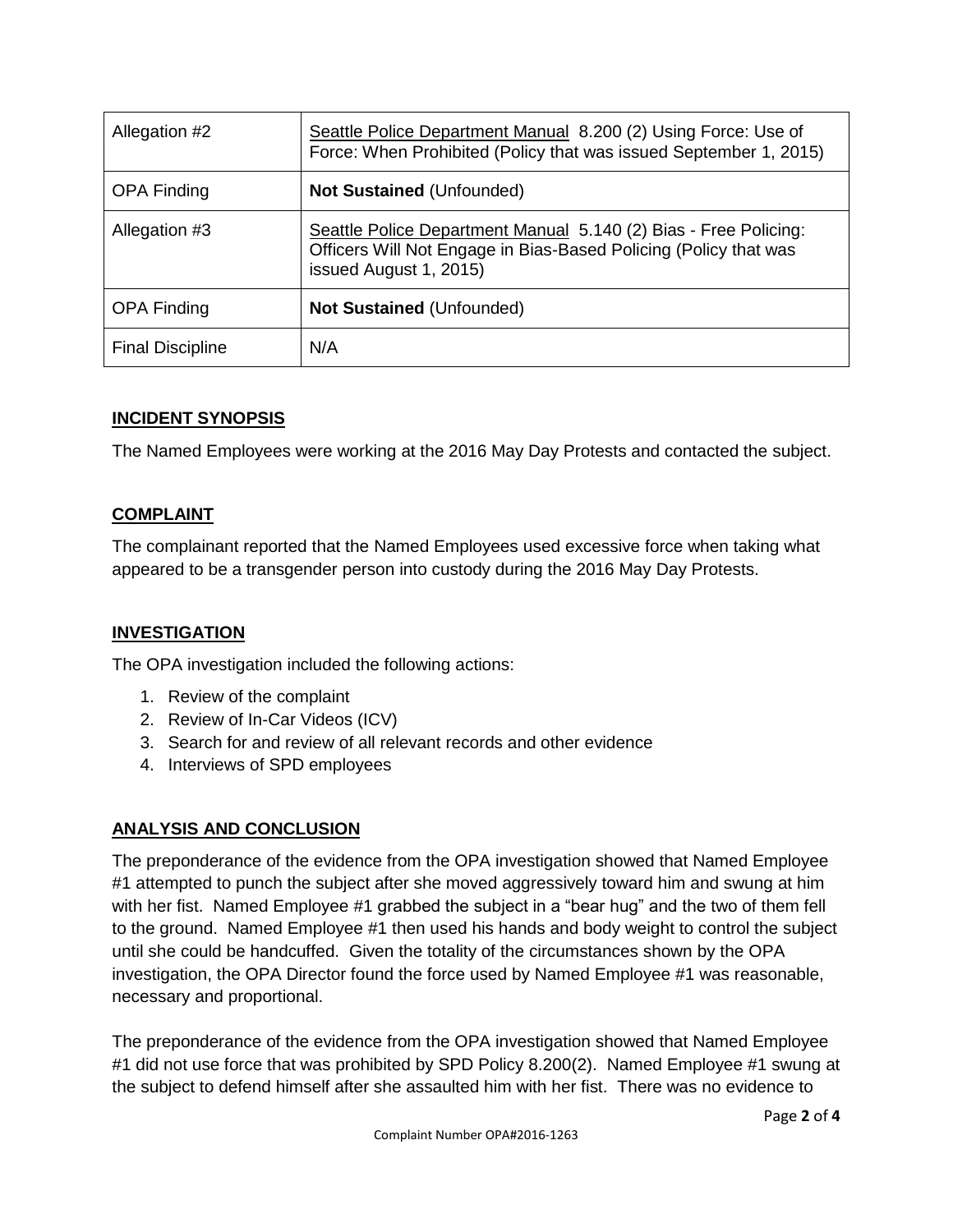support an allegation that Named Employee #1 used force to punish or retaliate against the subject, nor was force used merely because the subject verbally confronted Named Employee #1. Finally, there was no indication Named Employee #1 used force on the subject after she was handcuffed or restrained.

There was no evidence to support the allegation that Named Employee #1 or #2 engaged in bias-based policing or that their actions and decisions with respect to the subject were in any way related to her status as a transgender person.

The preponderance of the evidence from the OPA investigation showed that Named Employee #2 did not use any force on the subject.

#### **FINDINGS**

#### **Named Employee #1**

#### Allegation #1

A preponderance of the evidence showed that the force used by Named Employee #1 was reasonable, necessary and proportional. Therefore a finding of **Not Sustained** (Lawful and Proper) was issued for *Using Force: Use of Force: When Authorized.*

#### Allegation #2

A preponderance of the evidence showed that Named Employee #1 did not use force that was prohibited by SPD Policy. Therefore a finding of **Not Sustained** (Unfounded) was issued for *Using Force: Use of Force: When Prohibited.*

#### Allegation #3

There was no evidence to support the allegation that Named Employee #1 engaged in biasbased policing. Therefore a finding of **Not Sustained** (Unfounded) was issued for *Bias - Free Policing: Officers Will Not Engage in Bias-Based Policing.*

#### **Named Employee #2**

#### Allegation #1

A preponderance of the evidence showed that Named Employee #2 did not use any force on the subject. Therefore a finding of **Not Sustained** (Unfounded) was issued for *Using Force: Use of Force: When Authorized.*

#### Allegation #2

A preponderance of the evidence showed that Named Employee #2 did not use any force on the subject. Therefore a finding of **Not Sustained** (Unfounded) was issued for *Using Force: Use of Force: When Prohibited.*